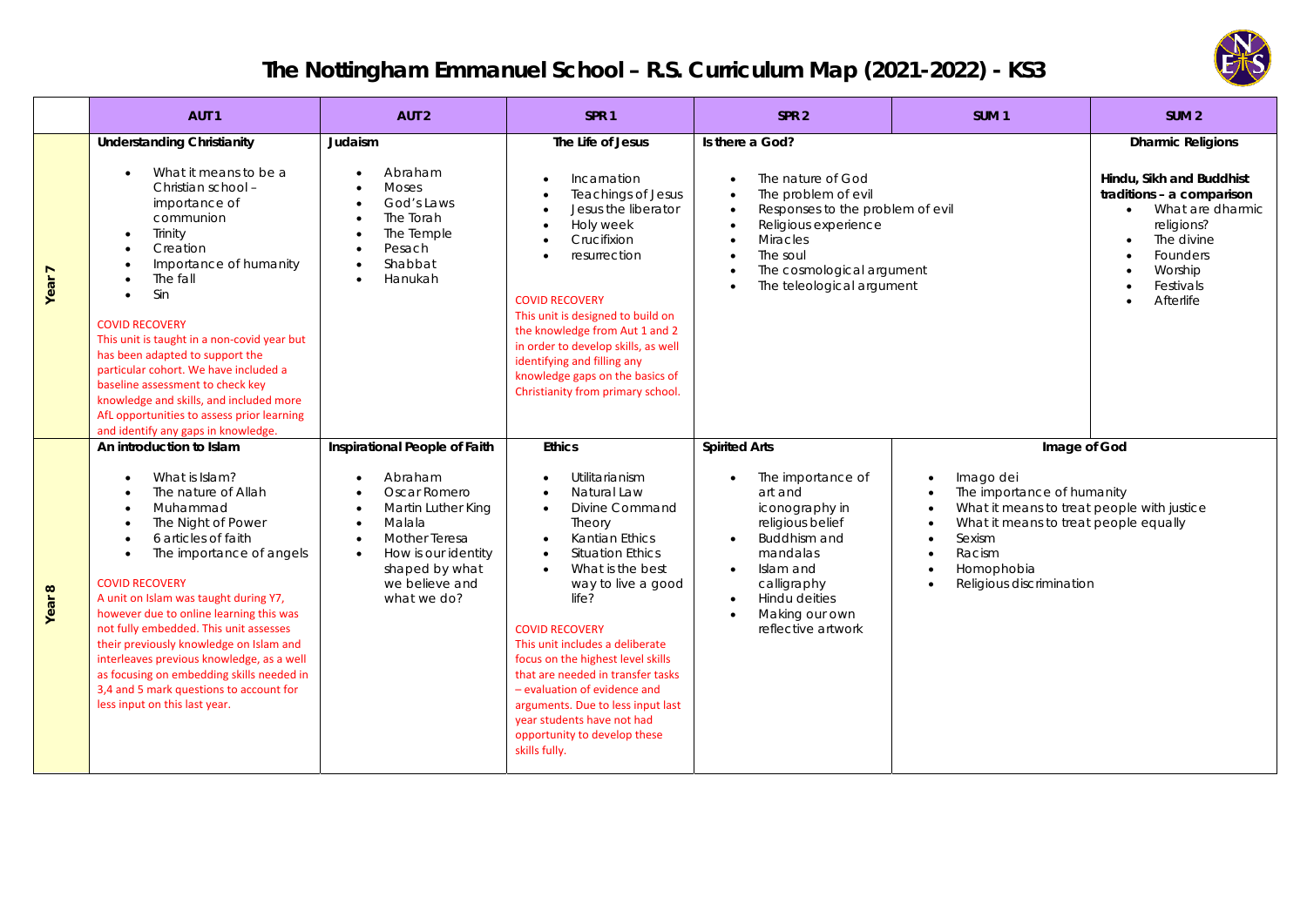## **KS4 - EdExcel GCSE Religious studies B**

|                                             | AUT <sub>1</sub>                                                                                                                                                                                                                                                                                                                                                                                                                                                                                                                                                                                                                                    | AUT <sub>2</sub>                                                                                                                                                               | SPR <sub>1</sub>                                                                                                                                                                                           | SPR <sub>2</sub>                                                                                                                                                                                                                                                                                                                                                                                 | SUM <sub>1</sub>                                                                                                                                                                                                                                                                                                                  | SUM <sub>2</sub>                                                                                                                                                                   |
|---------------------------------------------|-----------------------------------------------------------------------------------------------------------------------------------------------------------------------------------------------------------------------------------------------------------------------------------------------------------------------------------------------------------------------------------------------------------------------------------------------------------------------------------------------------------------------------------------------------------------------------------------------------------------------------------------------------|--------------------------------------------------------------------------------------------------------------------------------------------------------------------------------|------------------------------------------------------------------------------------------------------------------------------------------------------------------------------------------------------------|--------------------------------------------------------------------------------------------------------------------------------------------------------------------------------------------------------------------------------------------------------------------------------------------------------------------------------------------------------------------------------------------------|-----------------------------------------------------------------------------------------------------------------------------------------------------------------------------------------------------------------------------------------------------------------------------------------------------------------------------------|------------------------------------------------------------------------------------------------------------------------------------------------------------------------------------|
| ᡐ<br>Year                                   | <b>Christian Beliefs</b><br>Nature of God<br>Nicene Creed<br>Trinity<br>Creation<br>Incarnation<br>Life of Jesus<br>Salvation<br>Atonement<br>Eschatology<br>problem of evil<br>solutions to the problem of evil<br><b>COVID RECOVERY</b><br>Although this unit is usually taught here, we have resigned it<br>this year to identify gaps in knowledge and skills covered in the<br>KS3 curriculum and support with the development of the skills<br>required at GCSE. We are spending longer exploring the key<br>concepts that may not have been embedded at KS3, and<br>including more practice and assessment of transfer skills<br>throughout. |                                                                                                                                                                                | Marriage and the Family<br>marriage<br>$\bullet$<br>divorce<br>sexual<br>$\bullet$<br>relationships<br>same sex<br>$\bullet$<br>marriage<br>contraception<br>$\bullet$<br>Gender<br>$\bullet$<br>prejudice | <b>Islamic Beliefs</b><br>Nature of Allah<br>articles of faith<br>5 roots<br>prophet hood<br>kutub<br>angels<br>$\bullet$<br>Predestination<br>Akhirah<br>$\bullet$<br><b>COVID RECOVERY</b><br>Due to less coverage of content KS3 and less opportunity to<br>embed knowledge, we will spend more time covering the basics<br>of the beliefs of Islam than we would usually spend in this unit. |                                                                                                                                                                                                                                                                                                                                   | <b>Crime and Punishment</b><br>Evil and suffering<br>Attitudes to<br>punishment<br>Aims of<br>$\bullet$<br>punishment<br>Forgiveness<br>Treatment of<br>criminals<br>Death penalty |
| $\circ$<br>$\overline{\phantom{0}}$<br>Year | <b>Crime and Punishment</b><br>Attitudes to<br>punishment<br>Aims of<br>$\bullet$<br>punishment<br>Forgiveness<br>$\bullet$<br>Treatment of<br>criminals<br>death penalty<br>$\bullet$<br><b>COVID RECOVERY</b><br>Due to less coverage of content<br>in Year 9 this unit needs to be<br>completed. We will spend<br>more time on this unit than<br>usual and will include more<br>focus on exam skills to allow<br>for this to be embedded before<br>moving on to further content.                                                                                                                                                                 | Living the Christian life<br>liturgy<br>worship<br>prayer<br>sacraments<br>festivals<br>pilgrimage<br>mission and evangelism<br>$\bullet$<br>worldwide church<br>Christian aid |                                                                                                                                                                                                            | Life and death<br>origins of the<br>universe<br>stewardship<br>use of animals<br>abortion<br>euthanasia<br>life after death                                                                                                                                                                                                                                                                      | Living the Muslim life<br>5 pillars<br>Obligatory acts<br>Salah<br>Sawn<br>Zakah / khums<br>Hajj<br>Jihad<br>Festivals<br>$\bullet$<br><b>COVID RECOVERY</b><br>Due to less coverage of content at the end of KS3, we will<br>spend more time covering the basics of the '5 pillars' than we<br>would usually spend in this unit. |                                                                                                                                                                                    |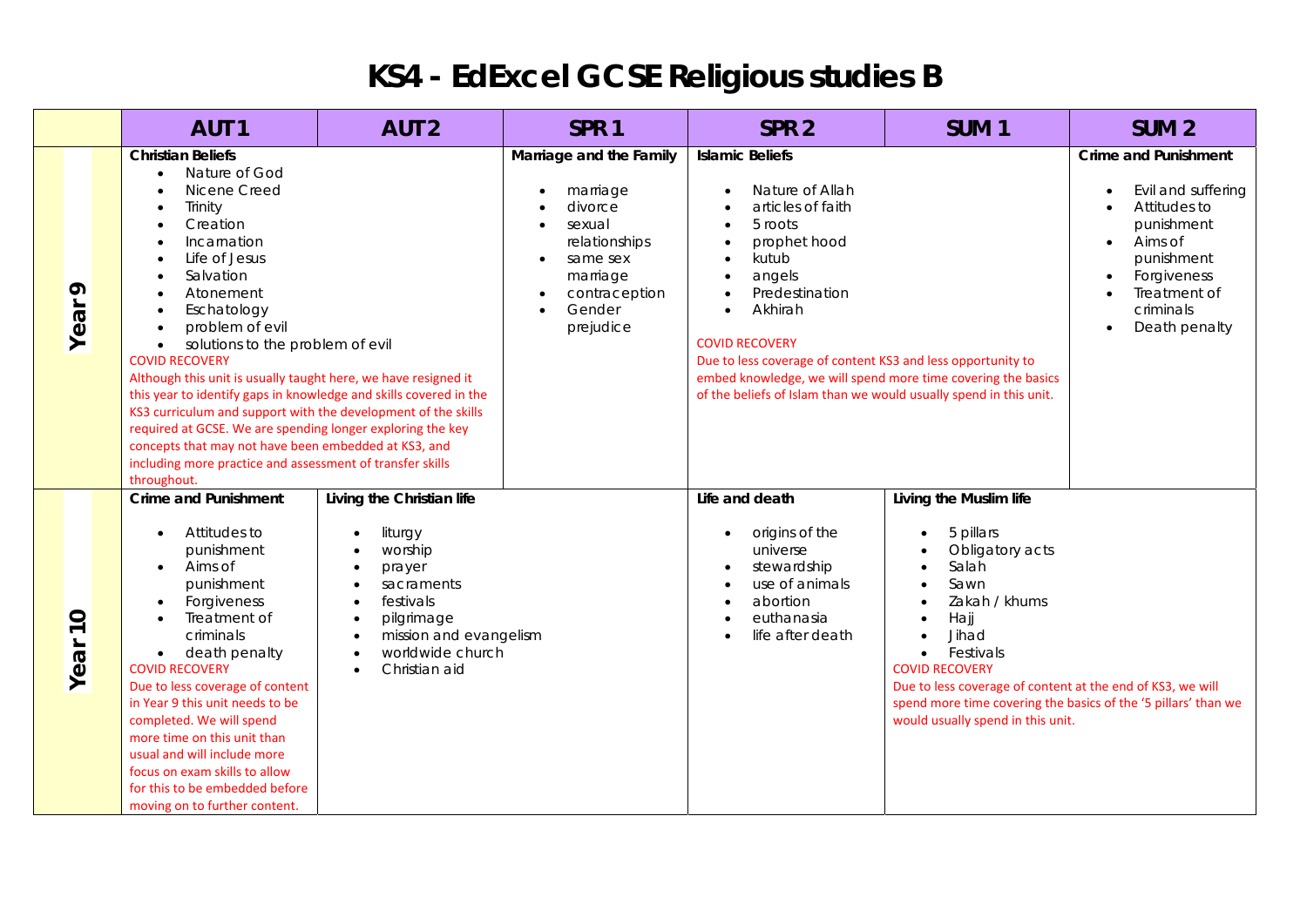|                   | Living the Muslim Life<br>Peace and Conflict (Islamic Perspective)<br>peace and conflict<br>Hajj<br>Jihad<br>working for peace<br>causes of conflict<br>festivals<br>pacifism<br><b>COVID RECOVERY</b><br>just war theory<br>$\overline{ }$<br>$\overline{\phantom{0}}$<br>There was some change to<br>holy war<br>Year<br>sequencing last year to better<br>weapons of mass destruction<br>suit remote learning meaning<br>this unit is to be completed<br><b>COVID RECOVERY</b><br>from the end of last year. This<br>There will be greater focus on the skills needed in exam style<br>unit will include more focus on<br>questions in this unit in order to prepare students for exams<br>exam skills than usual to allow<br>as there was limited opportunity to embed these skills fully<br>for this to be embedded before<br>last year.<br>moving on to further content. |                                                                       |                                                               | Revision                                                              | Revision                                         |                                                                    |                                    |
|-------------------|--------------------------------------------------------------------------------------------------------------------------------------------------------------------------------------------------------------------------------------------------------------------------------------------------------------------------------------------------------------------------------------------------------------------------------------------------------------------------------------------------------------------------------------------------------------------------------------------------------------------------------------------------------------------------------------------------------------------------------------------------------------------------------------------------------------------------------------------------------------------------------|-----------------------------------------------------------------------|---------------------------------------------------------------|-----------------------------------------------------------------------|--------------------------------------------------|--------------------------------------------------------------------|------------------------------------|
|                   | KS5 – Philosophy, Ethics and the development of Christian thought (OCR)<br><b>AUT 1</b><br><b>AUT 2</b><br>SPR <sub>1</sub>                                                                                                                                                                                                                                                                                                                                                                                                                                                                                                                                                                                                                                                                                                                                                    |                                                                       |                                                               | SPR <sub>2</sub>                                                      | SUM <sub>1</sub>                                 | SUM <sub>2</sub>                                                   |                                    |
|                   |                                                                                                                                                                                                                                                                                                                                                                                                                                                                                                                                                                                                                                                                                                                                                                                                                                                                                | Developments of Christian<br>thought                                  | Developments of<br>Christian thought                          | Developments of<br>Christian thought                                  | Developments of Christian<br>thought             | <b>Ethics (secular and</b><br>applied)                             | Start A2 Content:<br><b>Ethics</b> |
| $\mathbf{\Omega}$ | (BWT)<br>$\overline{ }$                                                                                                                                                                                                                                                                                                                                                                                                                                                                                                                                                                                                                                                                                                                                                                                                                                                        | Augustine and human<br>nature<br>Exam skills<br>Death & the afterlife | Death & the afterlife<br>Knowledge of the<br>existence of God | Jesus (as liberator & as<br>son of God)<br>Christian moral principles | Bonhoeffer<br>Ethics (secular)<br>Utilitarianism | <b>Kantian Ethics</b><br><b>Applied Ethics; Business</b><br>Ethics | <b>Sexual Ethics</b>               |
| $\overline{ }$    | cher                                                                                                                                                                                                                                                                                                                                                                                                                                                                                                                                                                                                                                                                                                                                                                                                                                                                           | <b>COVID RECOVERY</b>                                                 | Jesus (intro & as a moral                                     | Christian moral action:                                               | <b>Kantian Ethics</b>                            |                                                                    |                                    |

| $\mathbf{\Omega}$<br>ear<br>$\sum$ | 6<br>Tea             | <b>COVID RECOVERY</b><br>Due to disruption in learning<br>over the last two years we put<br>more focus on extended<br>writing skills in the first term<br>with Y12, and will assess their<br>writing skills early. | Jesus (intro & as a moral<br>teacher) | Christian moral action:<br><b>Bonhoeffer</b> | KUHUUT LUTUJ                               |                    |                          |
|------------------------------------|----------------------|--------------------------------------------------------------------------------------------------------------------------------------------------------------------------------------------------------------------|---------------------------------------|----------------------------------------------|--------------------------------------------|--------------------|--------------------------|
|                                    |                      | Philosophy                                                                                                                                                                                                         | Philosophy                            | Philosophy                                   | Philosophy                                 | Ethics (Christian) | <b>Start A2 Content:</b> |
|                                    | N I<br>ত             | The existence of God -<br>Arguments based on                                                                                                                                                                       | Religious experience                  | The problem of evil                          | <b>Ancient Philosophical</b><br>Influences | Natural Law        | Religious Language       |
|                                    | $\circ$<br>G.        | observation                                                                                                                                                                                                        |                                       | <b>Ancient Philosophical</b><br>Influences   | Ethics (Christian)                         | Euthanasia         |                          |
|                                    | $\tilde{\mathbf{e}}$ | Arguments based on<br>reason                                                                                                                                                                                       |                                       |                                              | <b>Situation Ethics</b>                    |                    |                          |